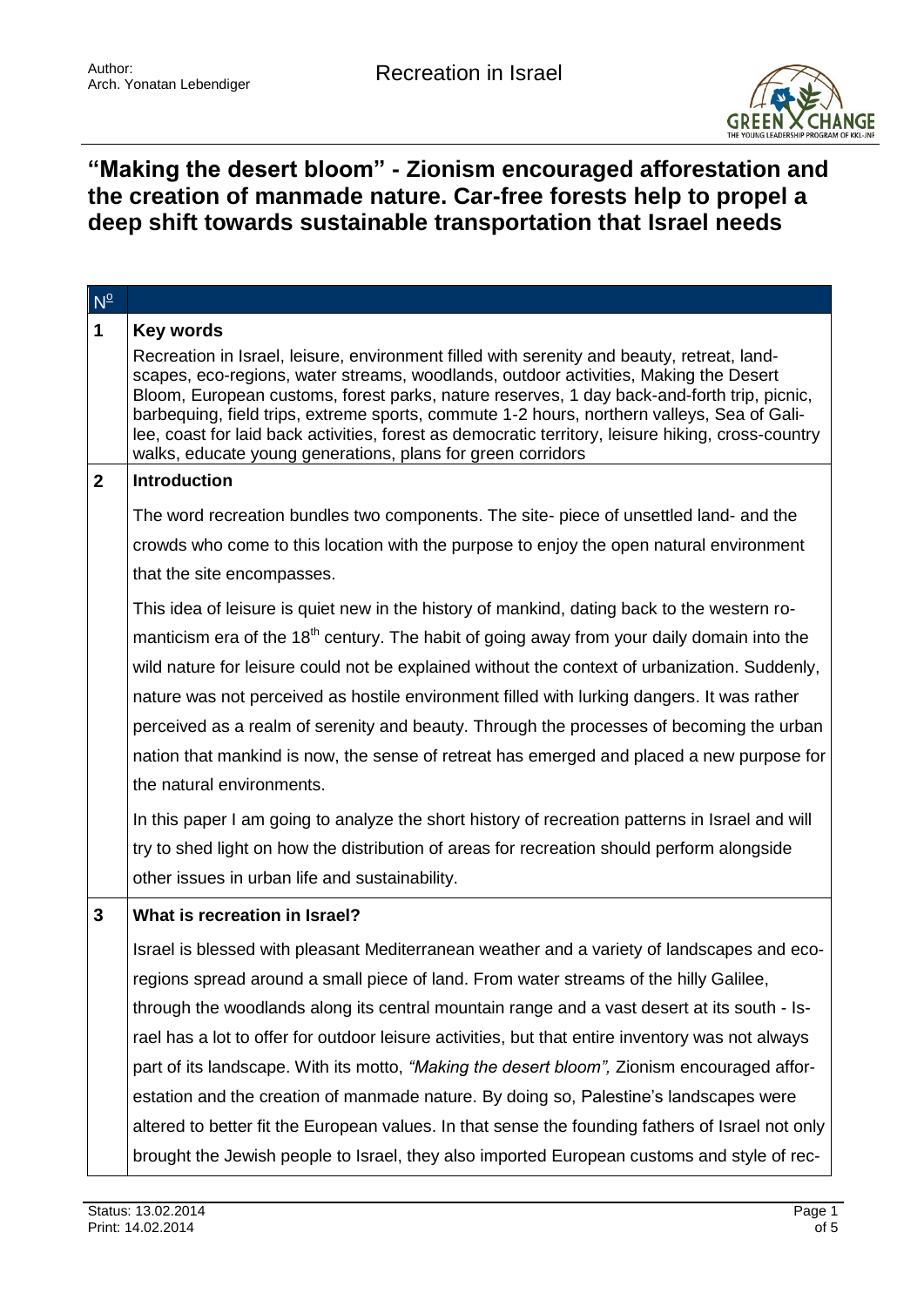

| $N^{\circ}$ |                                                                                                  |
|-------------|--------------------------------------------------------------------------------------------------|
|             | reation.                                                                                         |
| 4           | <b>Patterns of recreation in Israel</b>                                                          |
|             | For the purpose of this paper I am going to focus on the prevailing types of recreation in       |
|             | Israel, as I recognize from my own knowledge.                                                    |
|             | Living in one of the world's most compact countries, defines the pattern of a 1-day trip to      |
|             | match both Israel's small scale countryside and its short weekend (Saturday is the only day      |
|             | of rest). In terms of popularity, the Israelis have adopted the recreational habit of a single   |
|             | destination back-and-forth day trip. Most common destinations are forest parks and nature        |
|             | reserves in the center and north of Israel. During the hot summer the Mediterranean              |
|             | beaches and other water sources in the north, such as the Sea of Galilee and a selected          |
|             | few steady streams, are becoming even more popular.                                              |
|             | During longer holidays, Israelis would prefer a three to four days countryside vacation in a     |
|             | hotel or guesthouse, with only short trips to the actual surrounding. The most popular out-      |
|             | door activities vary between picnic and barbecuing, half day walks (2-4 km long trails on a      |
|             | fixed path), and 4x4 road trips, which have become increasingly popular since the 1990s.         |
|             | Many other outdoor explorations are offered in Israel, ranging from field trips to extreme       |
|             | sports. Nevertheless, every getaway demonstrates a common nationwide mobility pattern.           |
|             | The vast majority of vacationers will drive 1-2 hours to Israel's recreational spots, located in |
|             | the northern valleys and along its central mountain ridge and will most likely be stuck in       |
|             | traffic on their way back to Tel Aviv metropolis. This example draws a pattern of "reverse"      |
|             | commuting". If during the week, most Israelis travel to work in one major metropolis, along      |
|             | the $7th$ day of the week, the very same people would carry their families and commute to a      |
|             | rather narrow selection of parks and places of attraction.                                       |
|             | I wish to divide between two sources: Land and Water; and to describe why they play a            |
|             | different role as generators of recreation.                                                      |
|             | Israel's main bodies of water present a varied and sometimes unique experience. The Med-         |
|             | iterranean coastline stretches along almost half of the country's length, serves as the im-      |
|             | mediate getaway from city life as most cities are 0-12 km away from the shore. The Sea of        |
|             | Galilee is one of Israel's main sources of drinking water. The Dead Sea is a true wonder of      |
|             | nature, and alongside with the Red Sea, at Israel's most southern point, they offer an all       |
|             | year round water site of recreation. Apart from the four bodies of water mentioned above,        |
|             | sources of streaming water in Israel are quite scarce. Most of Israel's creeks are dry and       |
|             | only a handful have a steady flow. Tel Aviv is the only city to enjoy a river stream running     |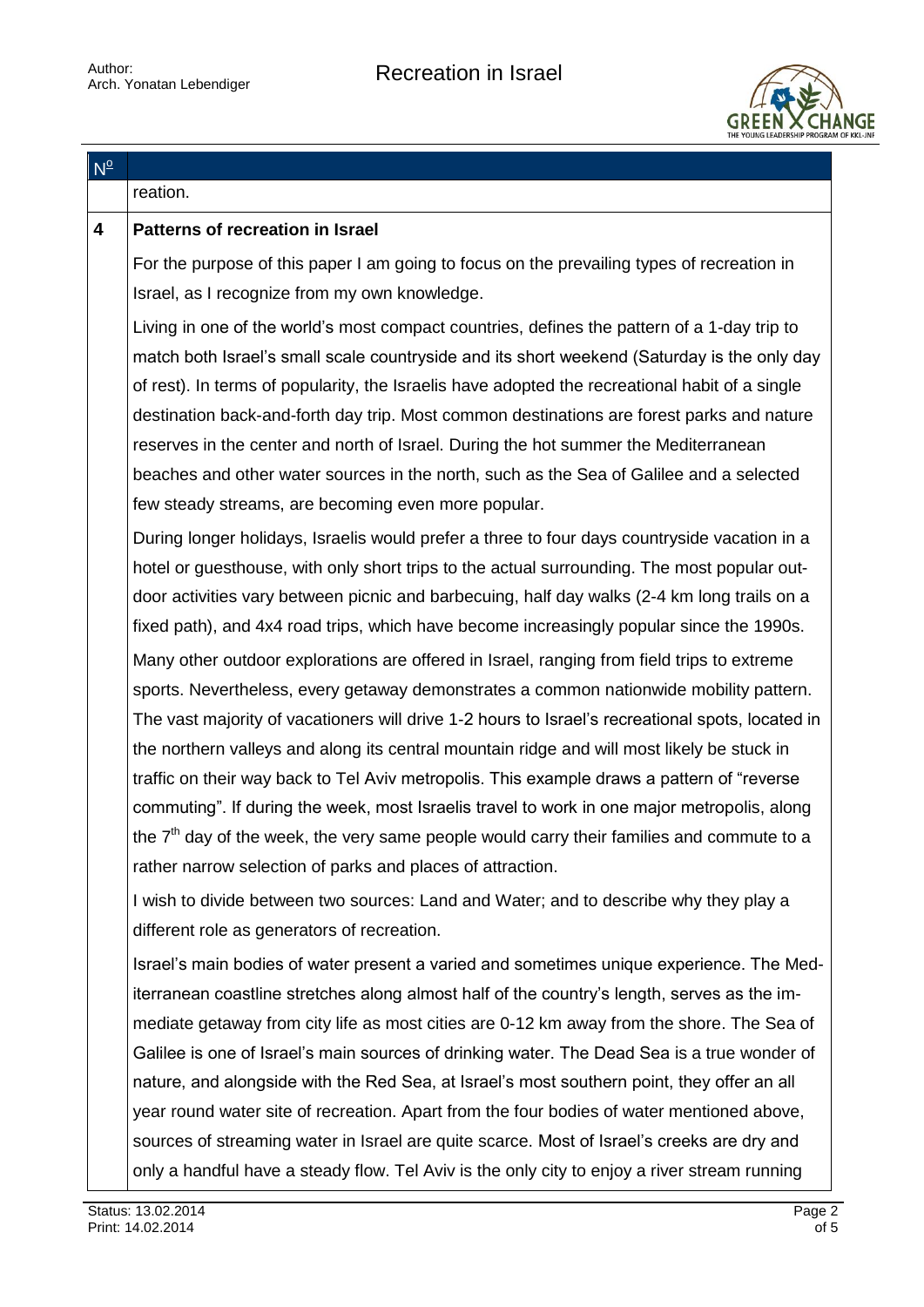$N^{\circ}$ 



through its center.

The distinction between coastal environment and water stream environment is important, because they make two different types of retreat. The costal environment is more related to casual laid back activities, while water streams feature intense eco-systems around them that invite exploration. This kind of swarming environment is what Israelis capture as nature, and thus attractive. This explains the mobility pattern I described*. - If it isn't green and wet, it's not an attraction.*

Land based sources of recreation can be categorized into four types: forests, nature reserves, national parks, and metropolitan parks. Forests share the popularity of crowds as they provide vast democratic territories (and vast parking spaces) in which anyone can find his own private spot. Since the forests in Israel only date a few generations back, they also gain their affection from those who grew up alongside with the forested areas.

Nature reserves were introduced only during the 1960s-70s defining and protecting areas with significant natural habitat. During the same time a national effort of marking hiking trails came about, positioning Israel at the top ratio of trails per area. These trails are the common way for experiencing the broadness of Israeli nature reserves. By offering a range of paths, from short circular ones for families to full day walks for experienced travelers, and up to a 900 km cross-country walk, leisure hiking is a top recreational preference of the Israeli public.

National parks are a relatively new hybrid spots, evolving from forests and reservations. Established during the 1990s, the national parks developed new and existing sites of historic and natural significance. These sites were developed for a clear recreational purpose. While the previous two remain free of charge, national parks have an entrance fee, in order to provide both facilities and cleaning services.

**5 Evaluation of recreational activities on the natural habitat**

Generally speaking, recreation by meaning has two sides. On the positive side, the variety of accessible outdoor activities is a great advantage in modern society and serves as an opportunity to educate young generations about the importance of undisturbed ecosystems. In times when reality is challenged by an augmented substitute, the fact that people still prefer a quick getaway to the open air is something to encourage. Yet, it is hard to say whether the awareness to issues of conservation has increased at all. The more people find the beauty of nature appealing for recreation, the more polluted it becomes. In my opinion, the most common activity is the Mediterranean custom of "*settling and lounging*". It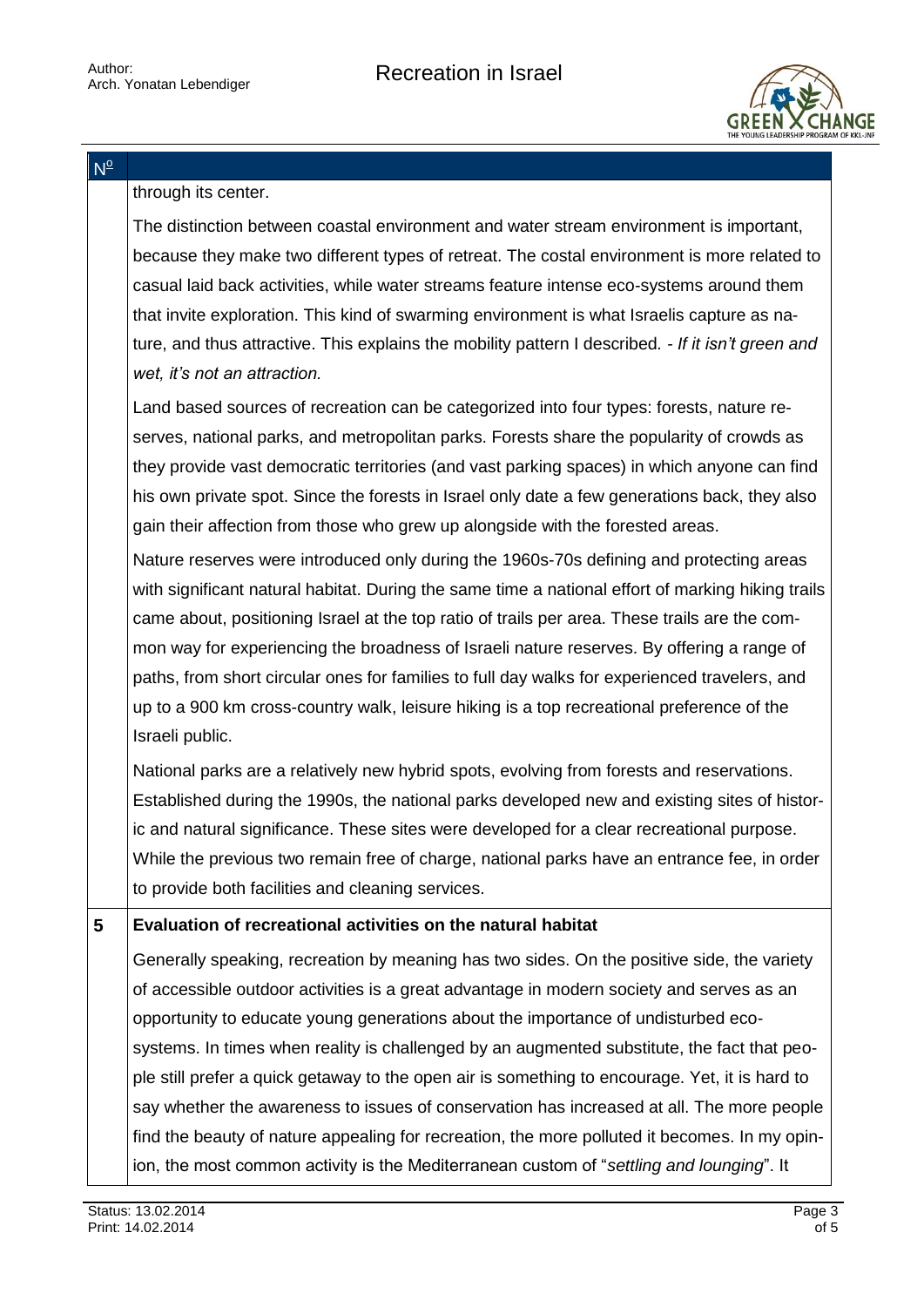

 $N^{\circ}$ 

involves food and an overflow of related accessories. Hence, "*take back what you brought*" is far from realization in Israel. Even though the left packages and food trash remain mostly a visual pollution, in some cases the ongoing flow of campers interferes in the environment of the local wildlife.

In that sense, national parks are a result of a failed education policy towards conservation. They try to answer to both demands – 1. Areas for recreation, as a provided service; 2. Protection of natural habitats from harmful behavior of vacationers. It can be described as a transfer of the crowds. Will manmade parks be accepted as main alternative? Grandiose plans for more recreation areas might suggest it hasn't. In the last few years we are facing hallucinatory proposals for flooding seasonal streams with treated water to create new river sites in the center of Israel. In the south, the Red Sea-Dead Sea canal has shifted from a paradigm of a pipeline to a series of artificial lakes surrounded by hotel resorts. These kinds of projects completely disregard the importance of the existing eco-systems and pose a threat to primal landscapes.

Metropolitan parks seem to solve the dilemma by expanding the distribution of recreational areas to inner circles of main cities. Although only one metropolitan park actually exists, a few more are in planning. These parks have the potential to solve the Gordian knot of recreation and venturing away from the city to a so called "nature". Defining "green corridors" that lead to these parks and draws new awareness to urban nature is a positive step that Israeli planning authorities started to implement. Such corridors will make the parks accessible from city centers, creating an alternative to the necessity of a private car.

To conclude this analysis, Israeli officials who are responsible to supply recreational areas face a difficult challenge. Their complex consumer is a society who is educated on western patterns of Pastoral, lingering for green scenery, with Mediterranean habits. Furthermore, Israeli officials have to create affinity and respect to a native landscape which is mostly bare and sometimes arid. The founded inventory of recreational areas supplies a diverse blend, but perpetuated a national mobility pattern to selected sites, which evolved into environmental hazards. Future plans see the advantages of bringing recreation to metropolis regions themselves. An approach as such sees recreation as yet another urban service that can be managed within its infrastructure, without putting natural habitats under risk.

## **6 KKL-JNF's sustainable engagement**

The KKL-JNF functions as Israel's most wide spread environmental institution, with a clear mission to promote ecological values and instill sustainable thinking in all its endeavors.